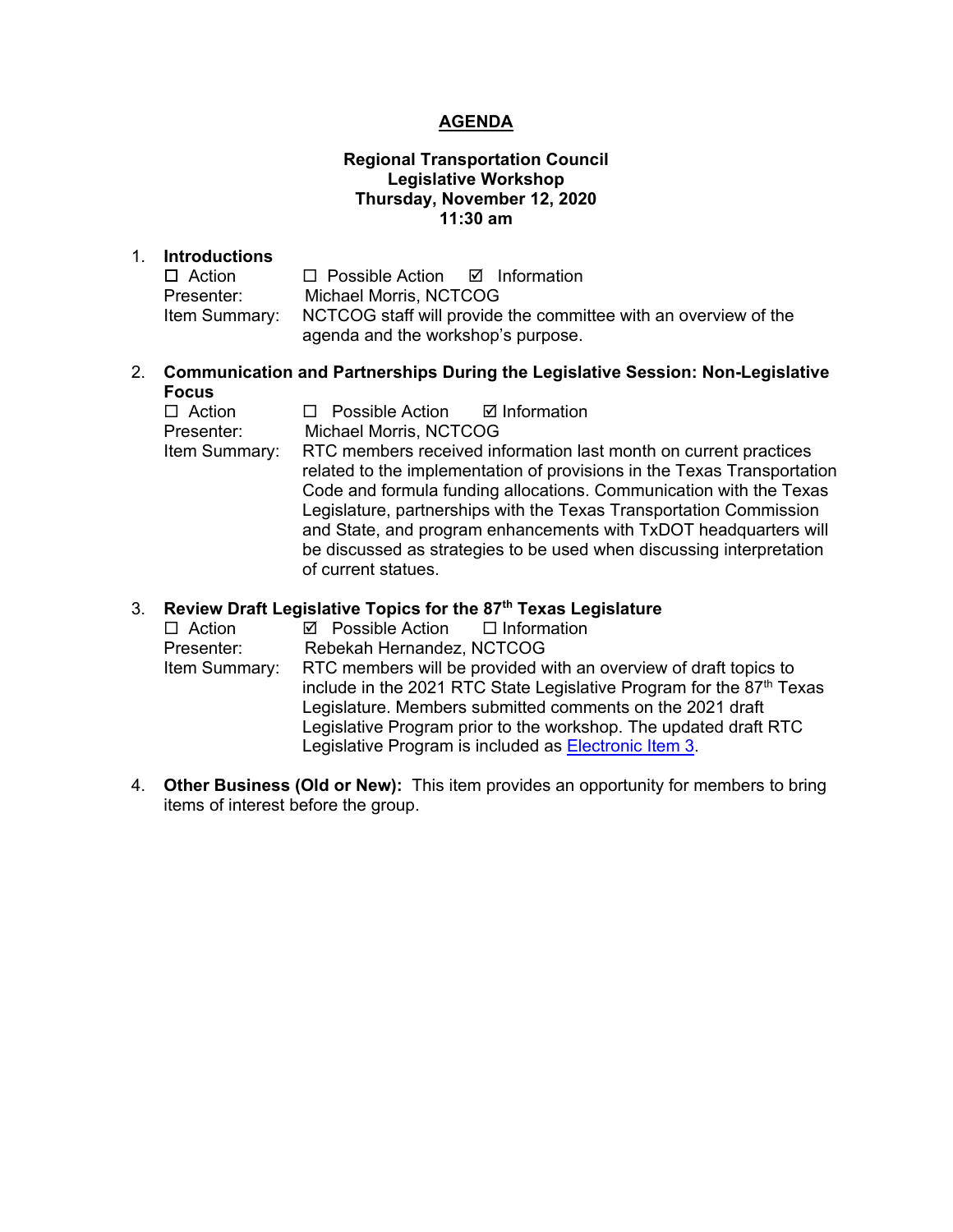### <span id="page-1-0"></span>**DRAFT REGIONAL TRANSPORTATION COUNCIL LEGISLATIVE PROGRAM 87TH TEXAS LEGISLATURE**

### **Adequately Fund Transportation and Utilize Tools**

- Ensure fair-share allocation of funds to metropolitan regions
- Identify additional revenue for all modes of transportation
- Support full appropriation of funding initiatives, including Proposition 1 and Proposition 7, previously approved by the Legislature

### **Expand Transportation Options in Mega-Metropolitan Regions**

- Allow for the ability to utilize tolling, managed lanes, debt financing and public-private partnerships for roadway and transit projects through a MPO and local decision-making process
- Authorize the use of a Comprehensive Development Agreement for specific needed projects
- Plan, fund, and support the implementation of all modes of transportation, including transit
- Retain eminent domain authority to allow planning and development of new and/or expanded transportation corridors including high speed rail, commuter rail, freight rail, roadways, and trails
- Support legislation using a balanced liability insurance program that would allow North Texas transit agencies to operate on additional rail corridors as part of the regional transportation system

### **Pursue Innovation, Technology, and Safety**

- Utilize innovation in high-speed transportation, transit, autonomous vehicles, and freight
- Support the collaboration between local governments, the military, the State, and FAA to advance regulations for compatible land use and the safe operations of unmanned aircraft vehicles
- Plan for shared mobility solutions; enable transportation data sharing and accessibility with appropriate privacy protection
- Increase safety, including but not limited to texting while driving, speed limits, driving under the influence, bicycle, and pedestrian safety

#### **Improve Air Quality**

- Protect the TERP Trust fund and revenue balance to ensure funds are used for TERP purposes; modernize the program and ensure flexibility to accommodate innovative approaches to improving air quality and reducing emissions, including purchase of heavy-duty zero emission vehicles such as hydrogen fuel cell and battery electric vehicles and associated infrastructure.
- Modernize and increase flexibility in the Local Initiative Projects (LIP) through a limited program focused on transportation and air quality improvements; appropriate LIRAP's residual balance of previously collected funds back to counties
- Support system reliability, congestion relief, and encourage trip reduction strategies, while maintaining lifestyle choices
- Support legislation that improves air quality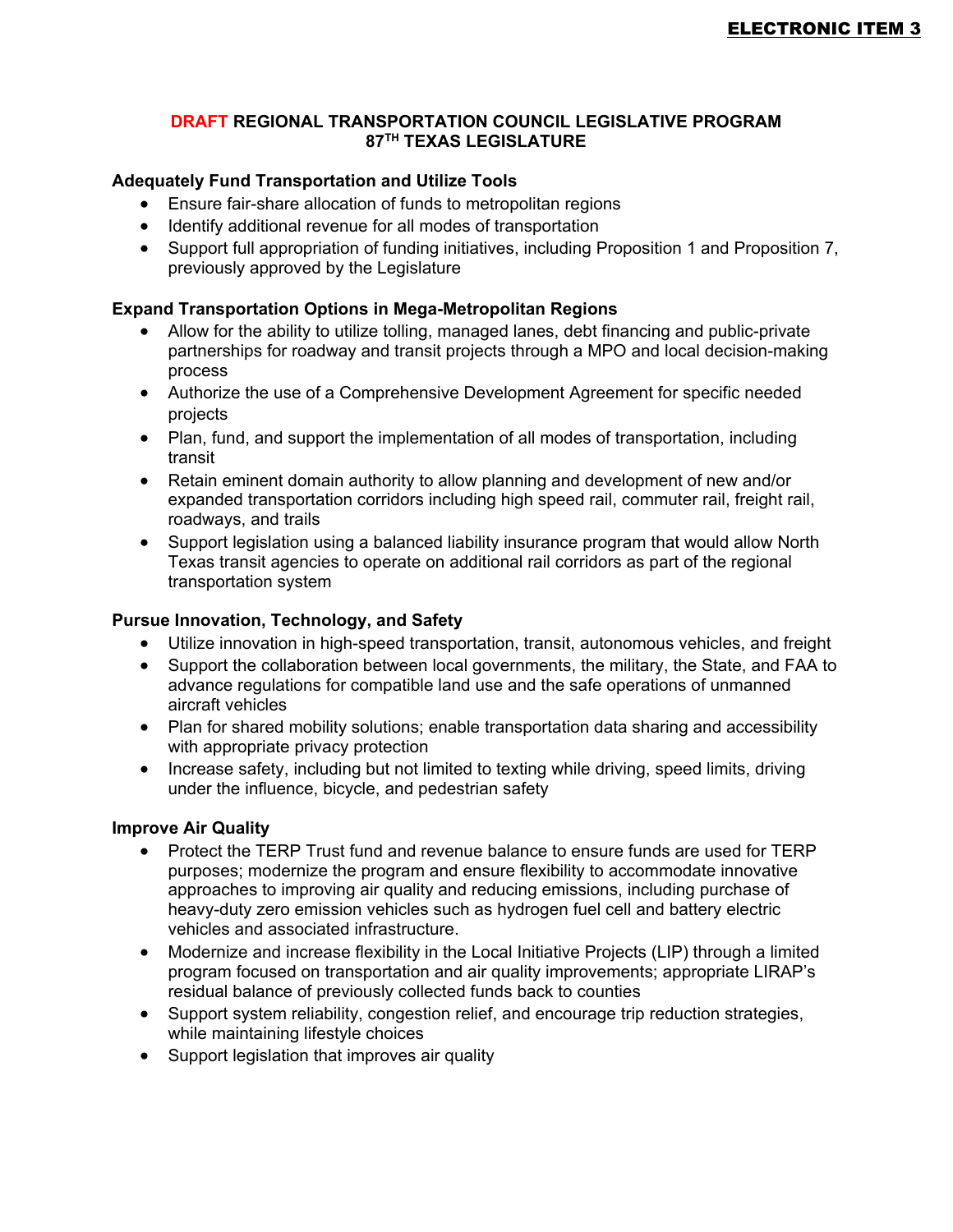# **PROPOSED PARTNERSHIP BETWEEN RTC AND TEXAS TRANSPORTATION COMMISSION**

# **LEGISLATIVE WORKSHOP**

REGIONAL TRANSPORTATION COUNCIL

November 12, 2020



Michael Morris, P.E. Director of Transportation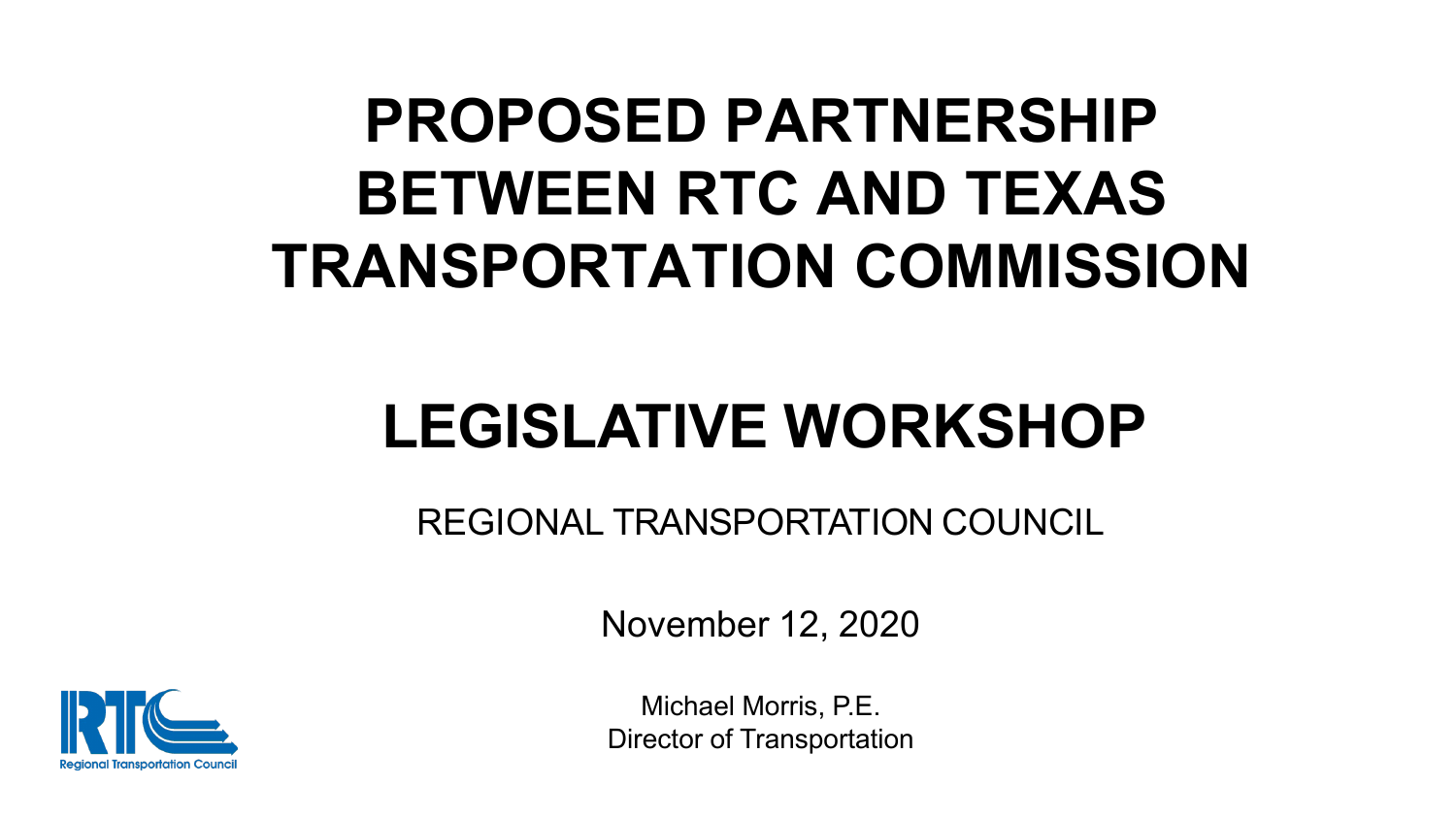## **SENATOR NICHOLS – JULY 22, 2016 LETTER TO TXDOT**

"I encourage the Commission to use a fair share methodology using distribution formulas created over a decade ago."

"Some communities have chosen to leverage local transportation dollars by developing toll projects, while other have chose to live with more congestion. It would be perceived as penalizing some and rewarding others if the distribution is not made on a systematic distribution that has been used and accepted in the past."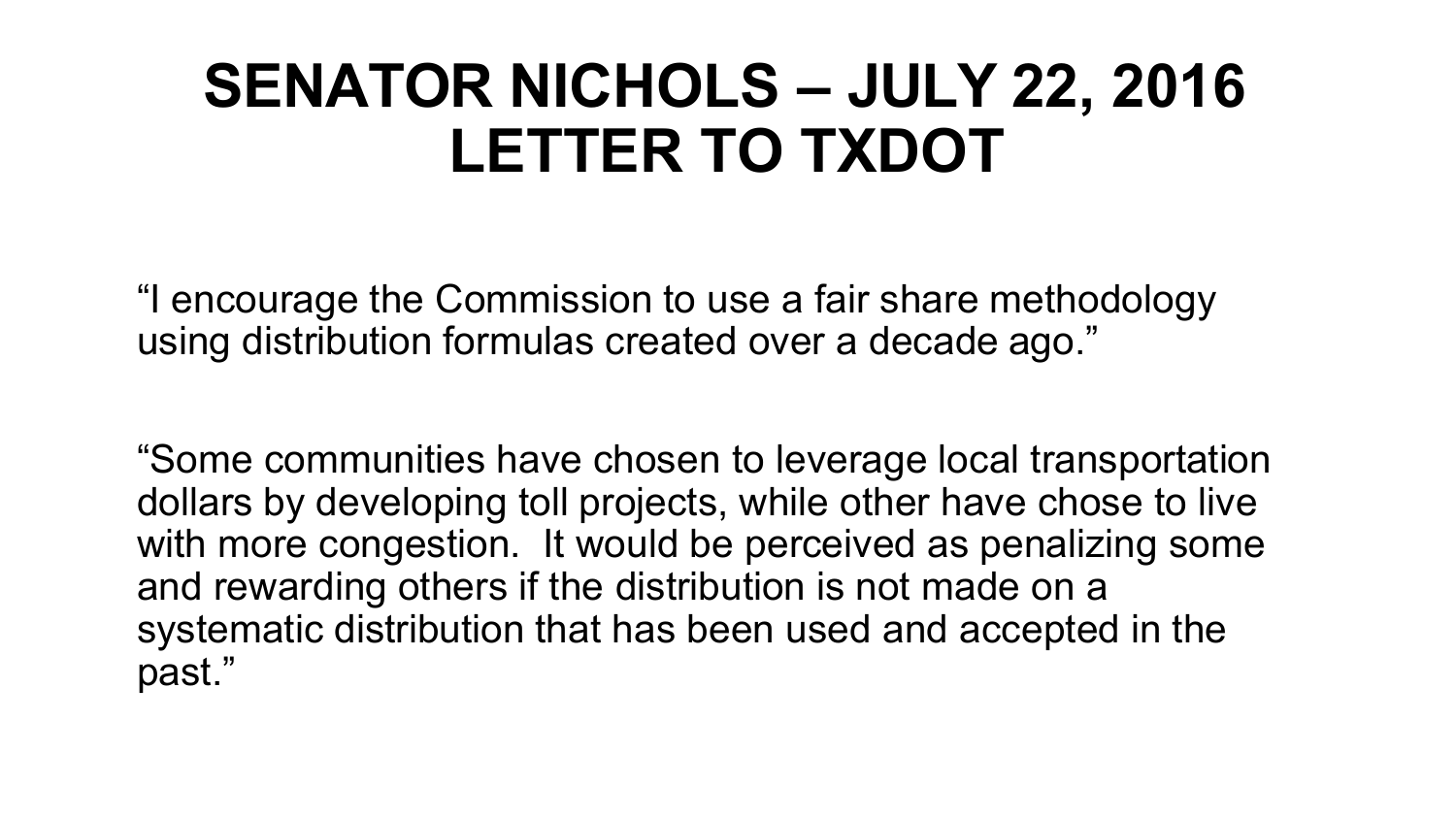## **NEW APPROACH #1 (PILOT)**

Reduce Cost Through Shared Resources

One Staff 3 Boards

Two Staff  $\longrightarrow$  3 Boards (0.5¢ Authorities)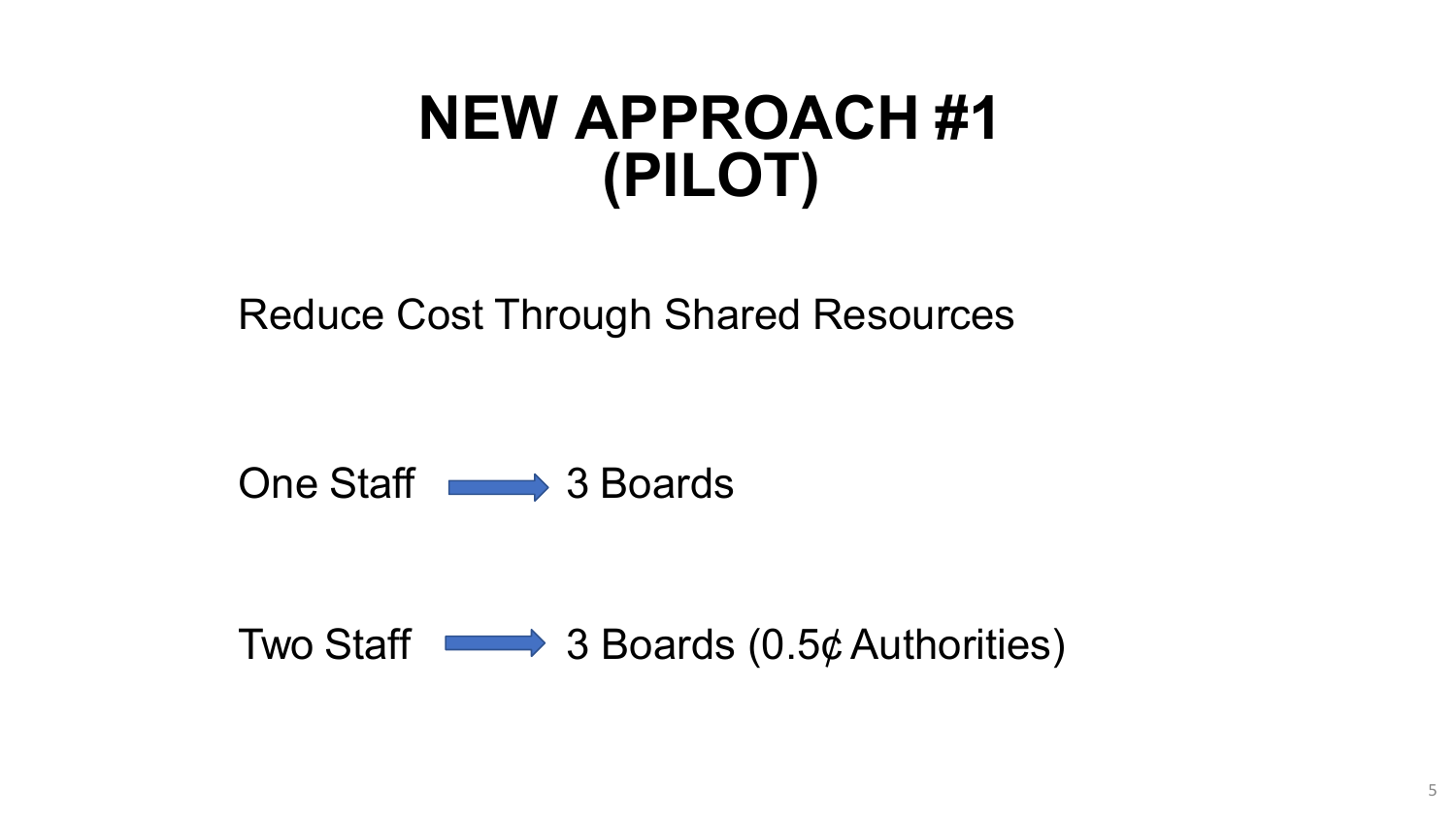# **NEW APPROACH #2**

Create State Interest in Regional Rail

- ▶ Increase Coordination with Class 1 Railroads
- ▶ Capture State Interest in Economic Development
- ▶ Add Revenue From Top Line (like TxDOT Ferry System)
- ▶ Return Revenue to DART Cities
- ▶ Dedicated Revenue Stream for Regional Rail (State of Maryland Model)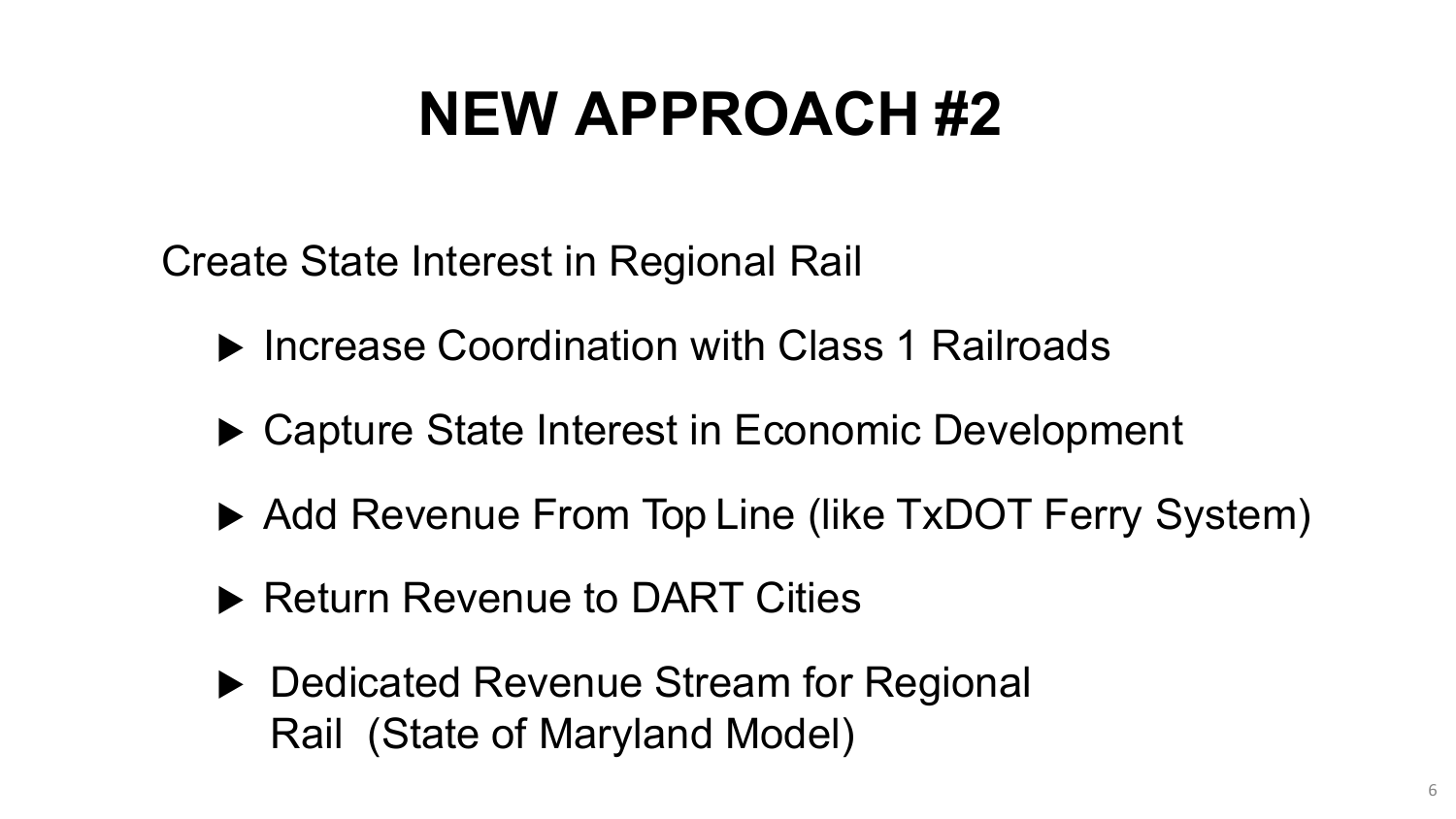## **NEW APPROACH #3**

ENTICE APPROACH #2

WITH APPROACH #1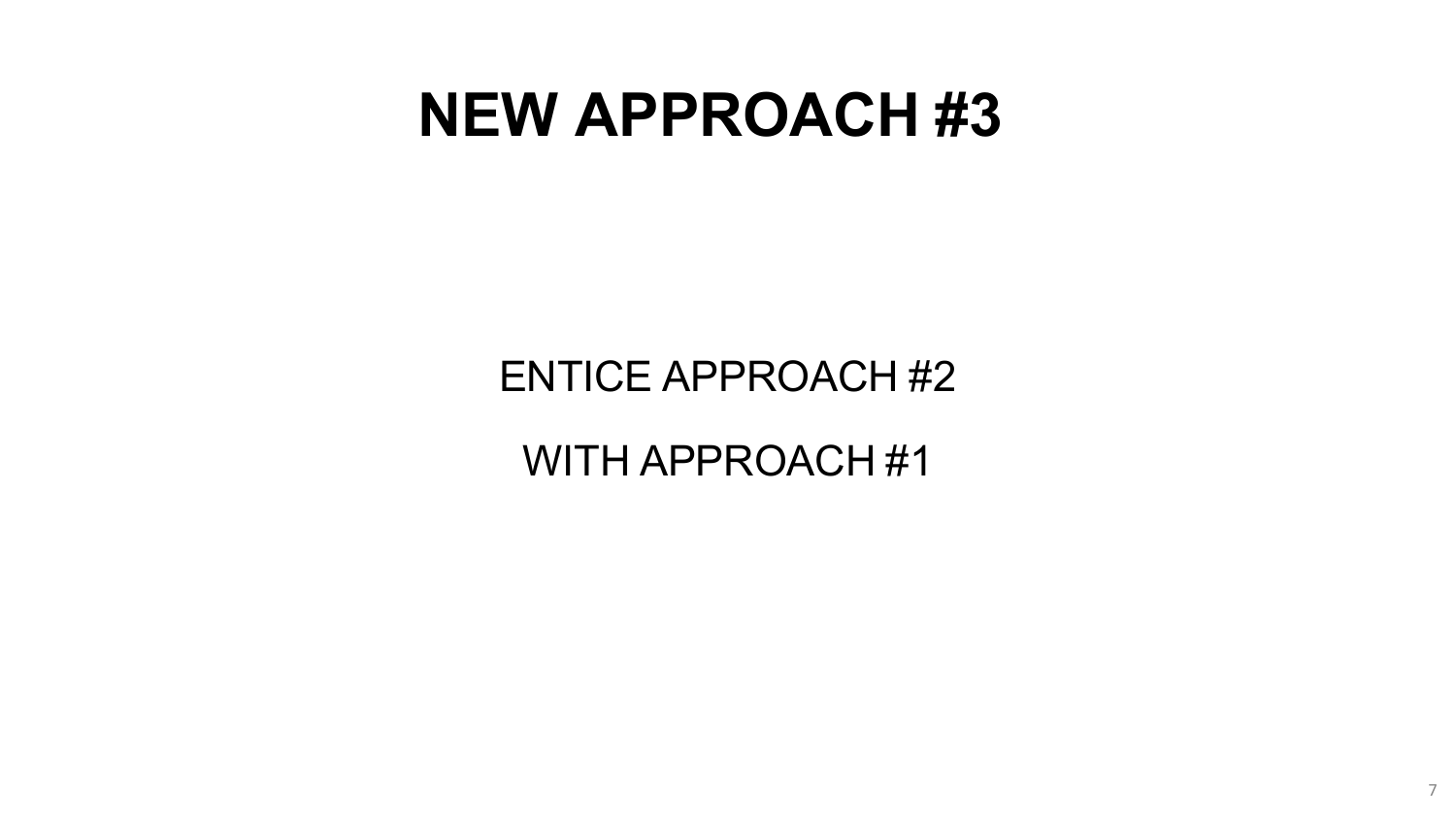# **CANDIDATE ELEMENTS OF PARTNERSHIP:**

- 1. Formula Allocation Produces More Revenue and Has Legislative Protections
- 2. RTC Willingness to Program STBG Funds on the State System for Mobility, Safety And Job Creation Benefits
- 3. Create Project Delivery Team for New Federal Infrastructure Program
- 4. Create New Economic Development Program for Corporate Relocations: New Governor Abbott Program
- 5. Review "No Toll Environment" Considering Funding Crisis of Prop 1: Bring Back TxDOT Tolls and Apply New Tolling Policies
- 6. Develop New Passenger Rail/Freight Logistics Program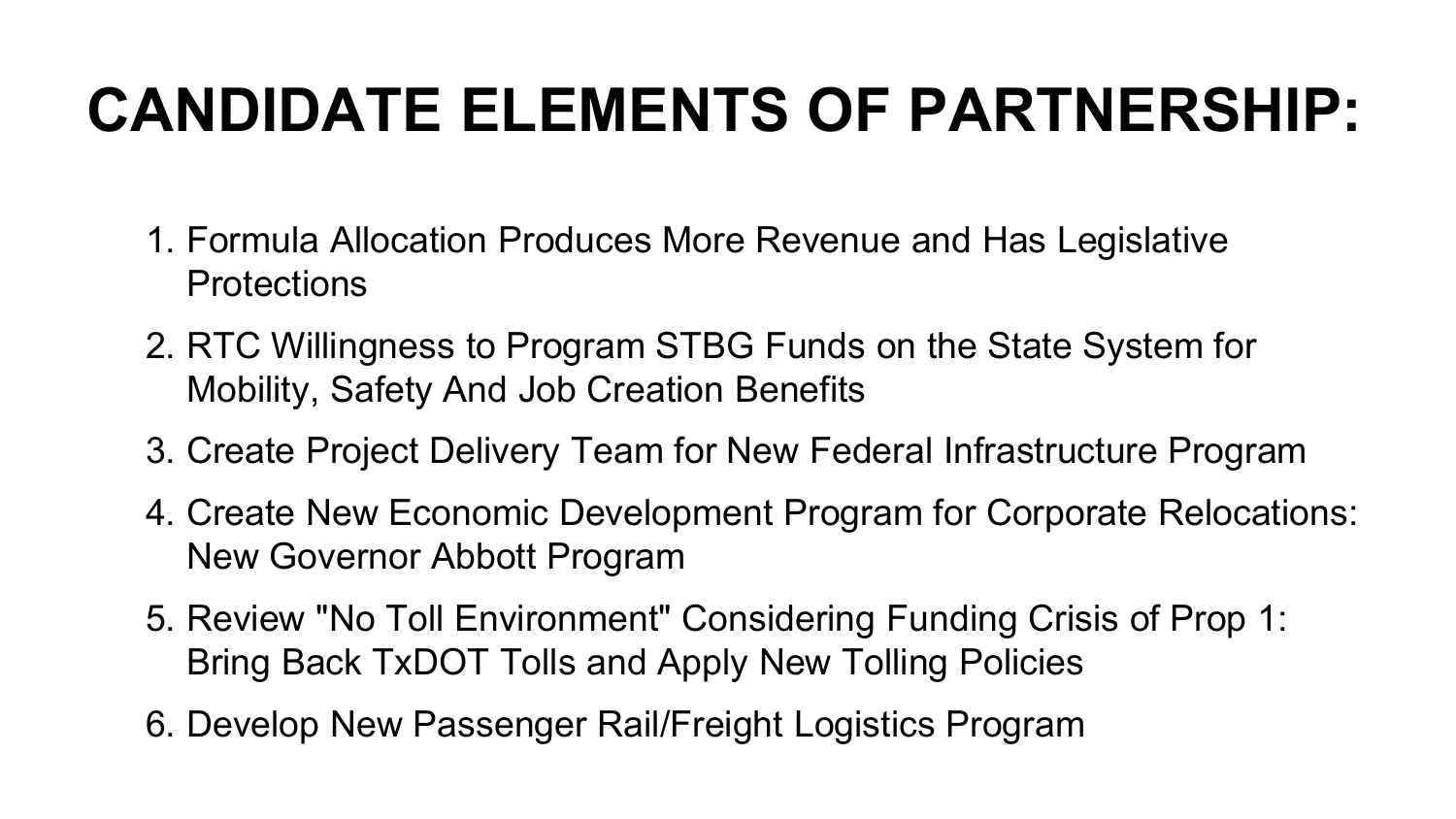# **LEGISLATIVE TOPICS FOR THE 87TH TEXAS LEGISLATURE**

# **LEGISLATIVE WORKSHOP**

REGIONAL TRANSPORTATION COUNCIL

November 12, 2020



Rebekah Hernandez Communications Supervisor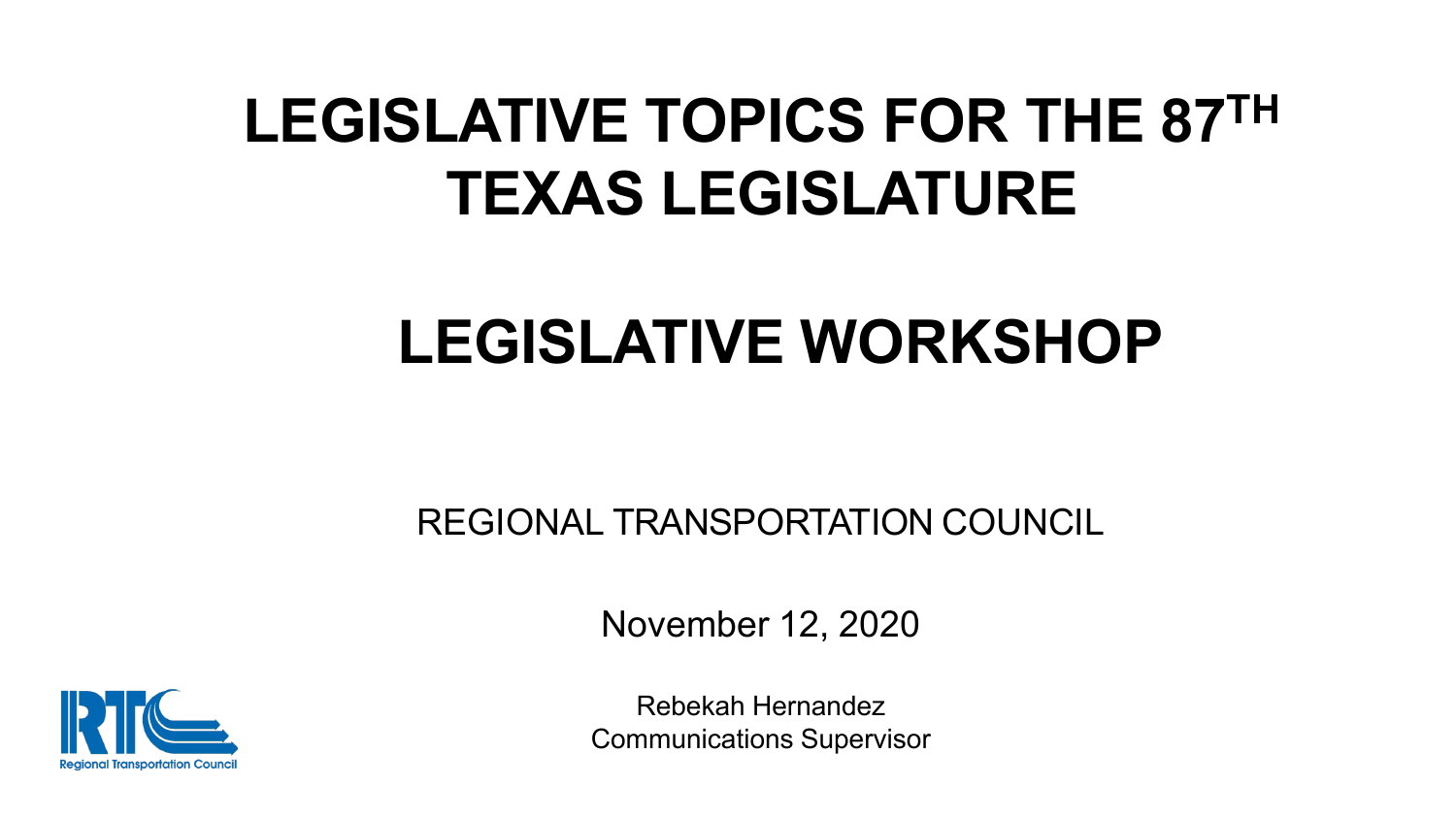Adequately Fund Transportation and Utilize Tools

Expand Transportation Options in Mega-Metropolitan Regions

Pursue Innovation, Technology, and Safety

Improve Air Quality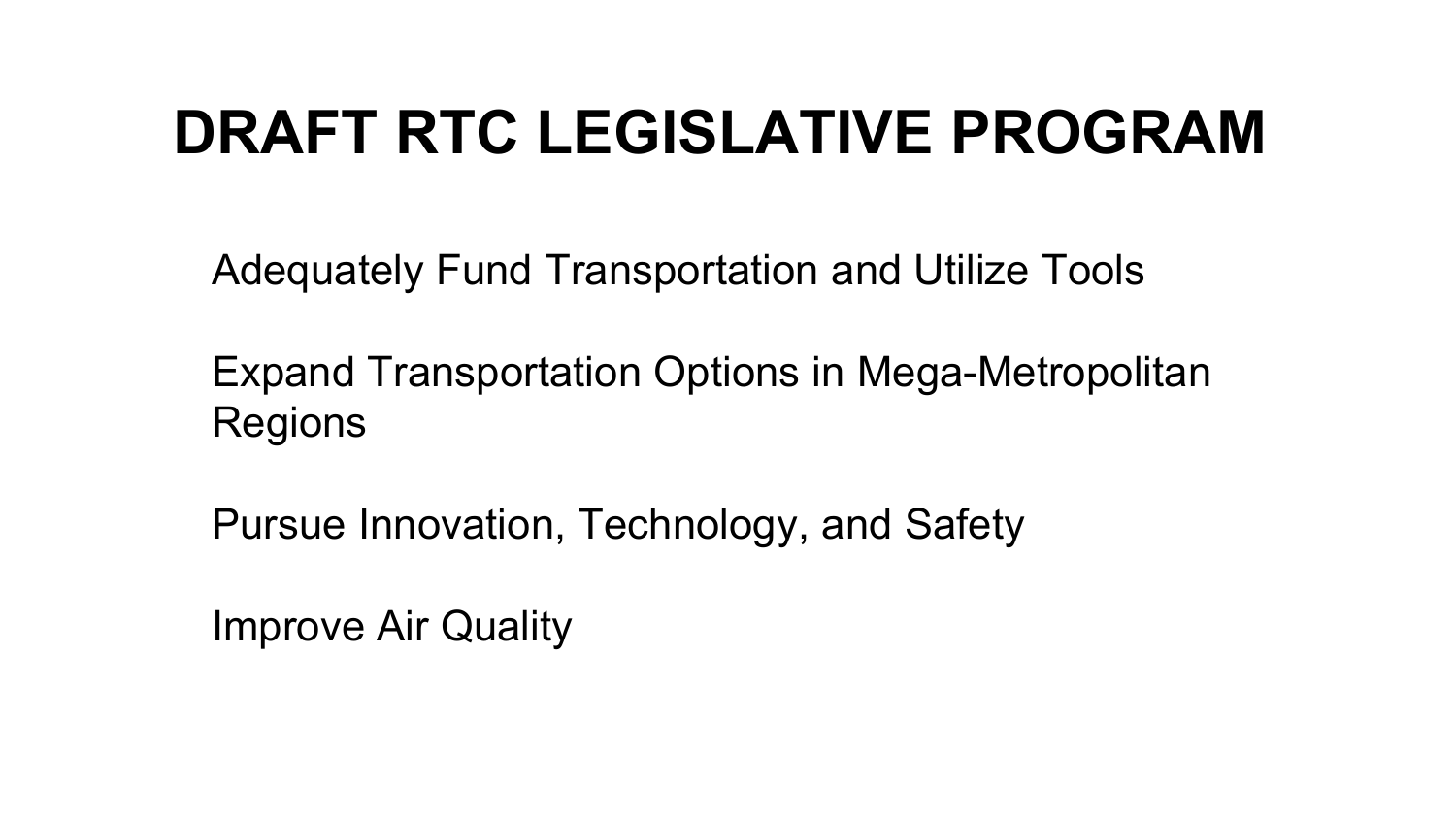## **Adequately Fund Transportation and Utilize Tools**

Ensure fair-share allocation of funds to metropolitan regions

Identify additional revenue for all modes of transportation

Support full appropriation of funding initiatives, including Proposition 1 and Proposition 7, previously approved by the Legislature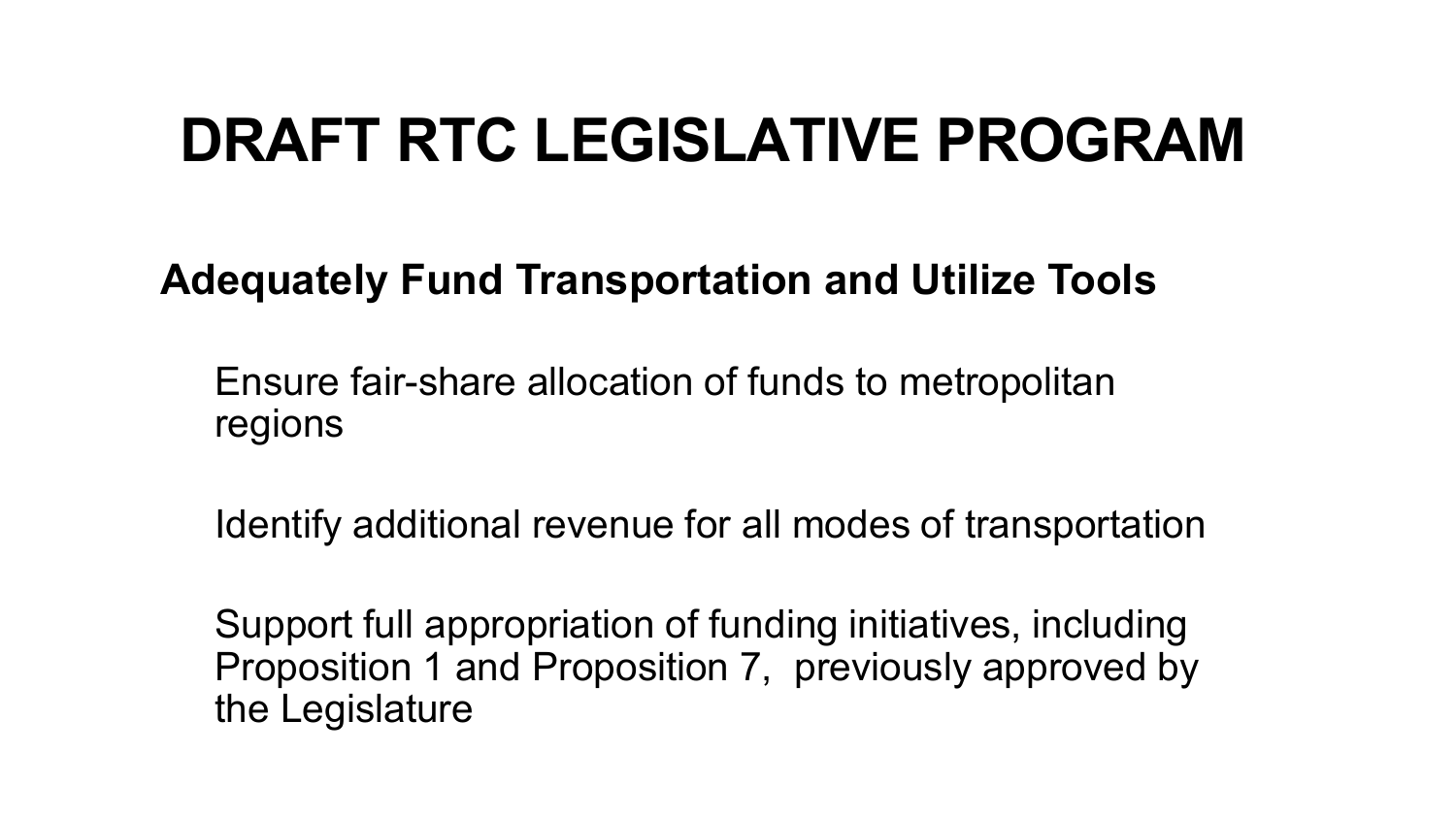### **Expand Transportation Options in Mega-Metropolitan Regions**

Allow for the ability to utilize tolling, managed lanes, debt financing and publicprivate partnerships for roadway and transit projects through a MPO and local decision-making process

Authorize the use of a CDA for specific needed projects

Plan, fund, and support the implementation of all modes of transportation, including transit

Retain eminent domain authority to allow planning and development of new and/or expanded transportation corridors including high-speed rail, commuter rail, freight rail, roadways, and trails

Support legislation using a balanced liability insurance program that would allow North Texas transit agencies to operate on additional rail corridors as part of the regional transportation system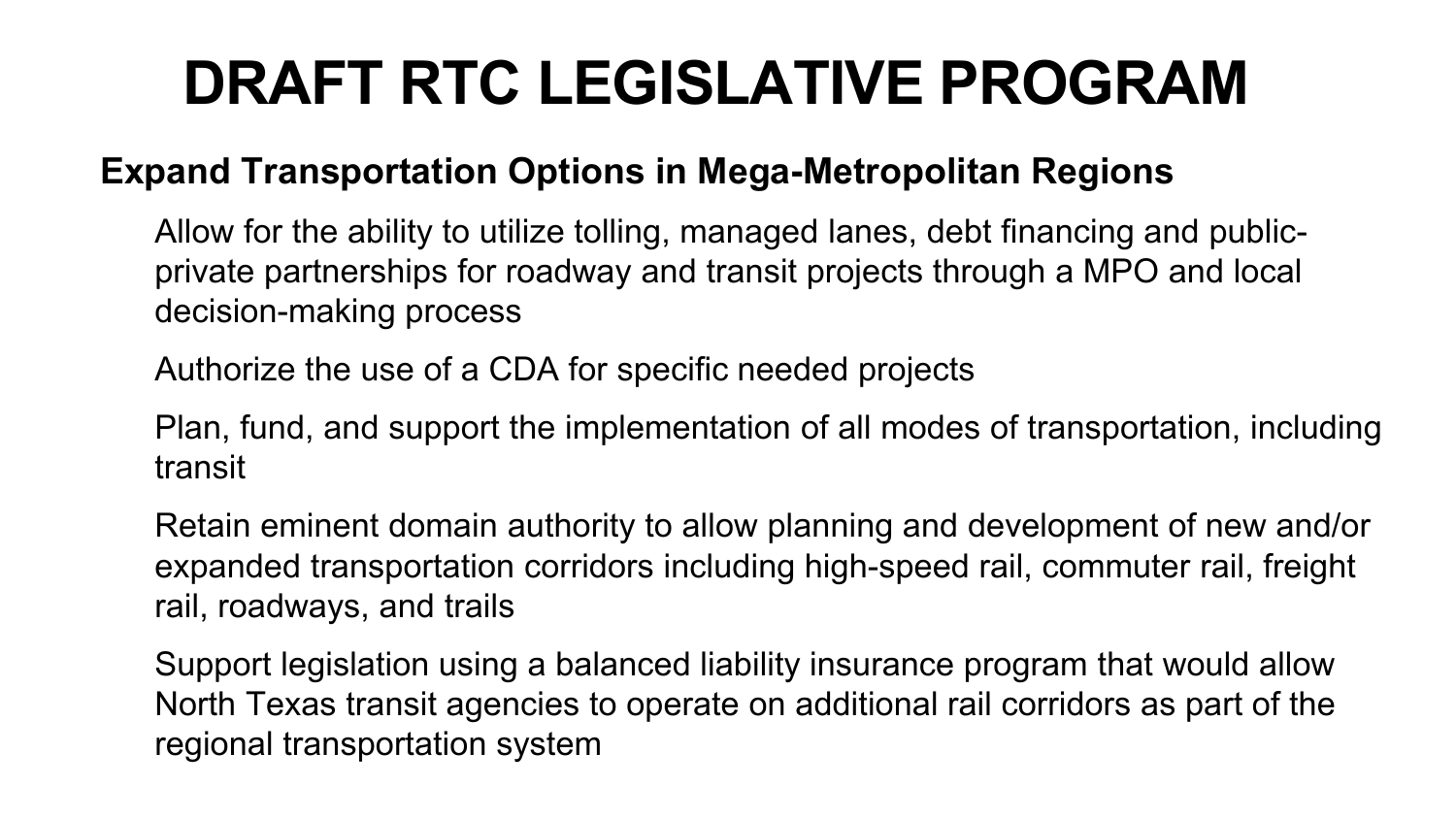### **Pursue Innovation, Technology, and Safety**

Utilize innovation in high-speed transportation, transit, autonomous vehicles, and freight

Support the collaboration between local governments, the military, the State, and FAA to advance regulations for compatible land use and the safe operations of unmanned aircraft vehicles

Plan for shared mobility solutions; enable transportation data sharing and accessibility with appropriate privacy protection

Increase safety, including but not limited to texting while driving, speed limits, driving under the influence, bicycle, and pedestrian safety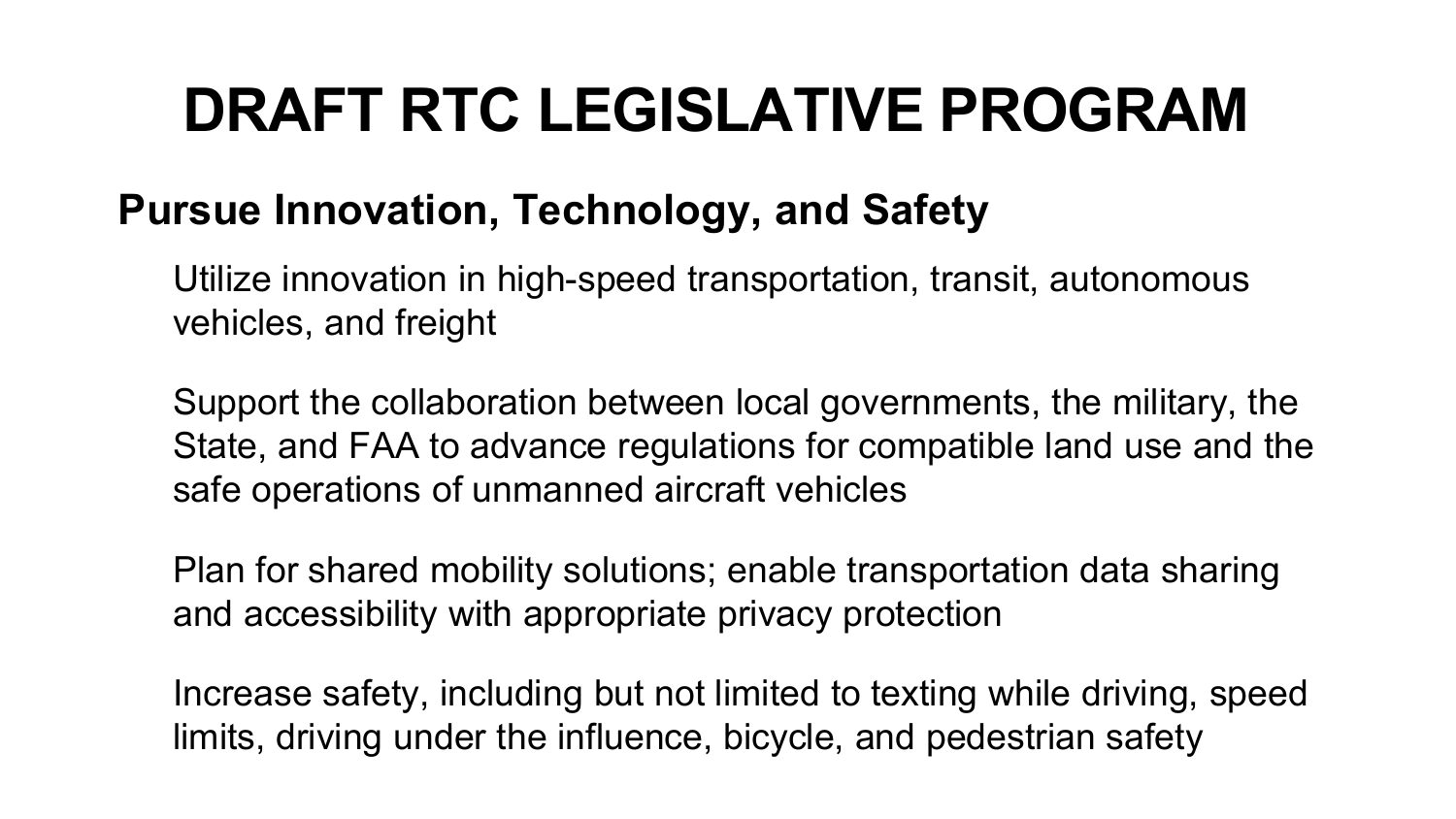### **Improve Air Quality**

Protect the TERP Trust fund and revenue balance to ensure funds are used for TERP purposes; modernize the program and ensure flexibility to accommodate innovative approaches to improving air quality and reducing emissions, including purchase of heavy-duty zero emission vehicles such as hydrogen fuel cell and battery electric vehicles and associated infrastructure.

Modernize and increase flexibility in the Local Initiative Projects (LIP) through a limited program focused on transportation and air quality improvements; appropriate LIRAP's residual balance of previously collected funds back to counties

Support system reliability, congestion relief, and encourage trip reduction strategies, while maintaining lifestyle choices

Support legislation that improves air quality